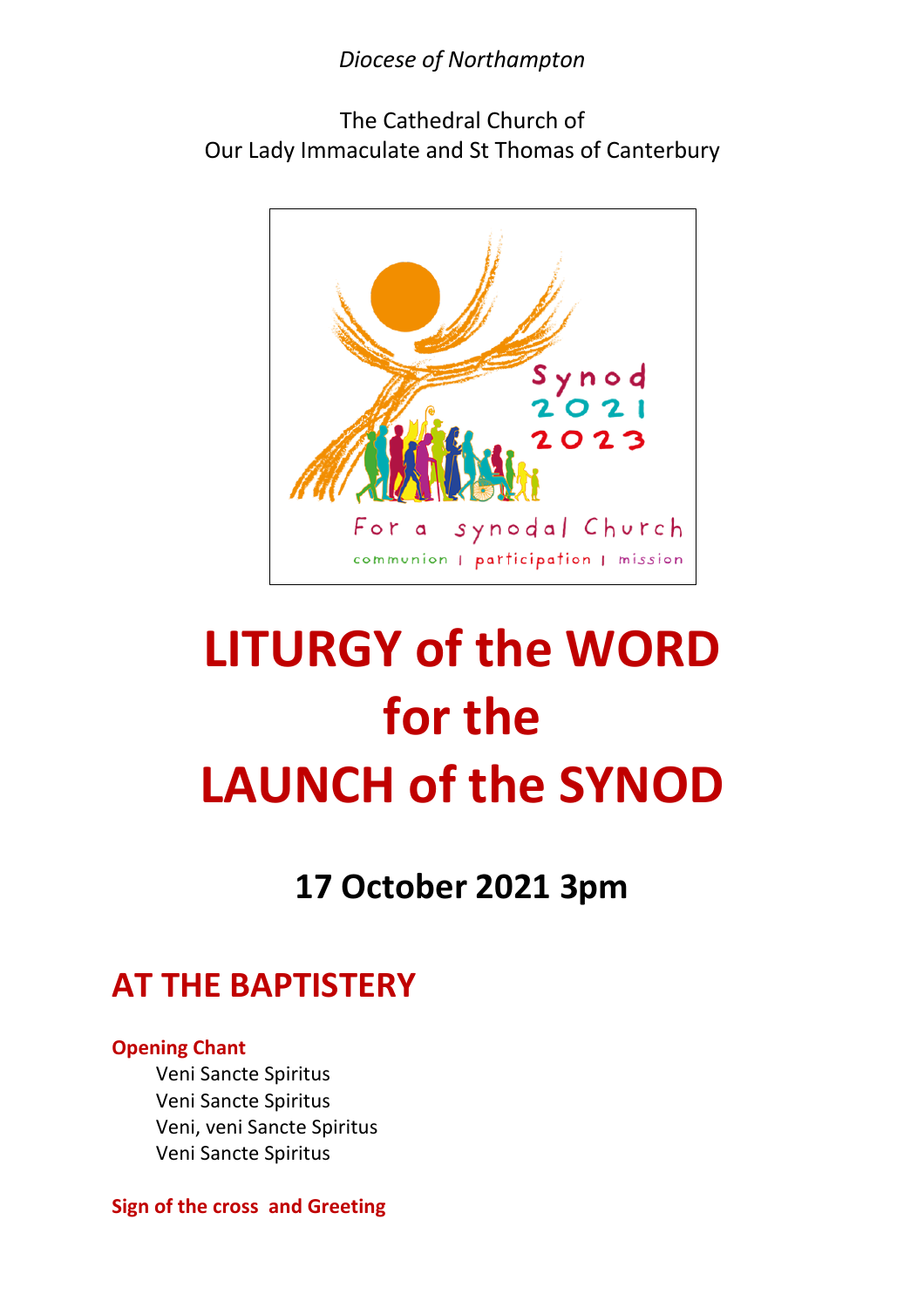### **Introduction**

### **Blessing of water** *Book of Blessings n.1398*

O God, the creator of all things, by water and the Holy Spirit you have given the universe its beauty and fashioned us in your own image. R. Bless and purify your Church.

O Christ the Lord, from your pierced side you gave us your sacraments as fountains of salvation. R. Bless and purify your Church.

O Holy Spirit, giver of life, from the baptismal font of the Church you have formed us into a new creation in the waters of rebirth. R. Bless and purify your Church.

Let this water call to mind our baptism into Christ, who has redeemed us by his death and resurrection. R. Amen.

### **Renewal of Baptismal Promises**

Do you believe in God, the Father almighty, Creator of heaven and earth? – I do

Do you believe in Jesus Christ, his only Son, our Lord, who was born of the Virgin Mary, suffered death and was buried, rose again from the dead and is seated at the right hand of the Father? – I do

Do you believe in the Holy Spirit, the holy Catholic Church, the communion of saints, the forgiveness of sins, the resurrection of the body, and life everlasting? – I do

And may almighty God, the Father of our Lord Jesus Christ, who has given us new birth by water and the Holy Spirit and bestowed on us forgiveness of our sins, keep us by his grace, in Christ Jesus our Lord, for eternal life. AMEN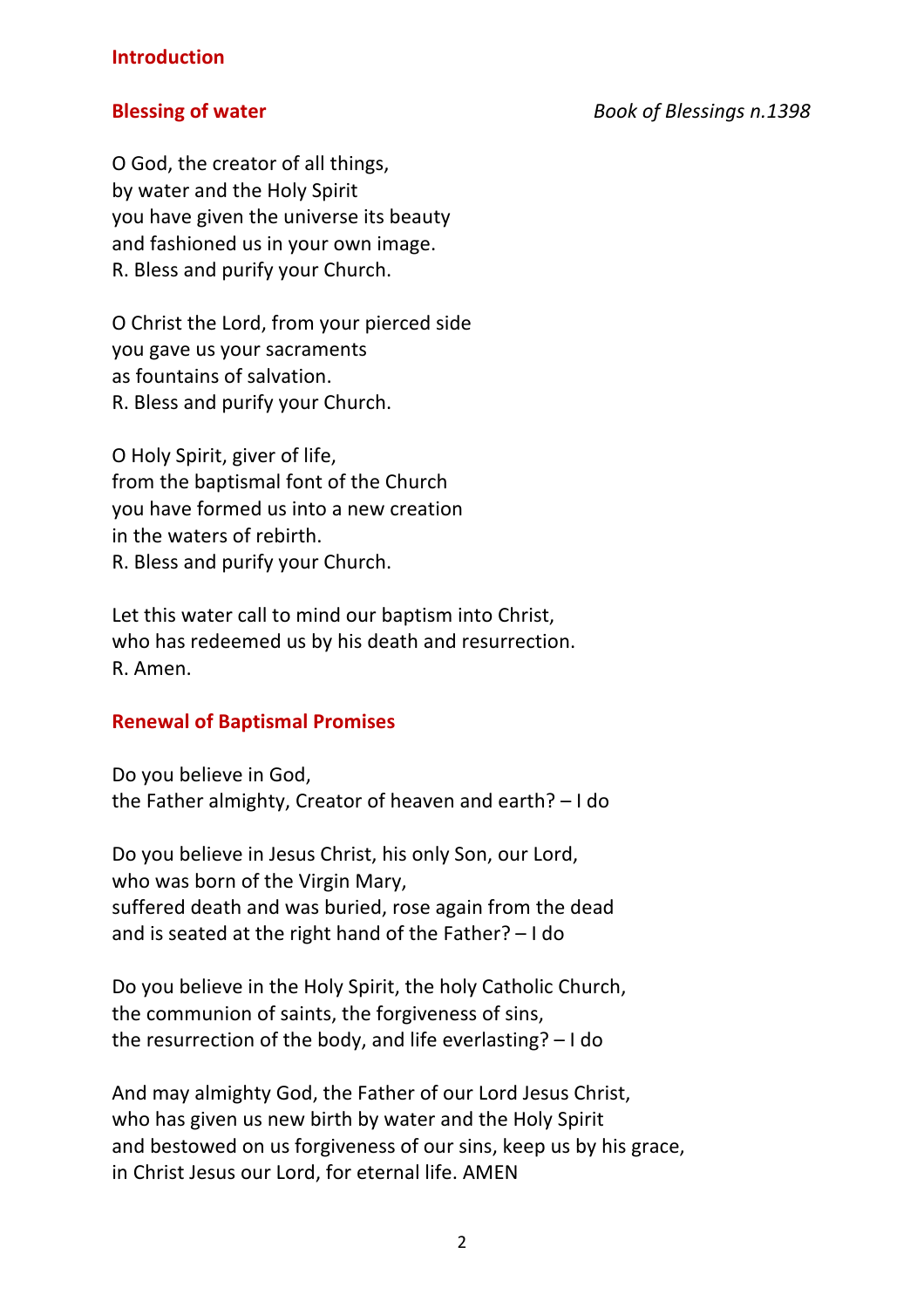# **PROCESSION THROUGH THE CHURCH**

*While the Bishop sprinkles us with holy water we sing* Come, Holy Ghost, Creator, come From thy bright heavenly throne. Come, take possession of our souls, And make them all thine own.

Thou who art called the Paraclete Best gift of God above, The living spring, the living fire, Sweet unction and true love.

Thou who art sevenfold in thy grace, Finger of god's right hand; His promise, teaching little ones To speak and understand.

O guide our minds with thy blest light, With love our hearts inflame; And with thy strength which ne'er decays, Confirm our mortal frame.

Far from us drive our deadly foe; True peace unto us bring; And through all perils lead us safe Beneath thy sacred wing.

Through thee may we the Father know, Through thee th'eternal Son, And thee the spirit of them both, Thrice-blessed Three in One.

All glory to the father be, With his co-equal Son: The same to thee, great Paraclete, While endless ages run.

*When Bishop David reaches the sanctuary he honours the statue of Mary Immaculate, patron of our diocese with incense.*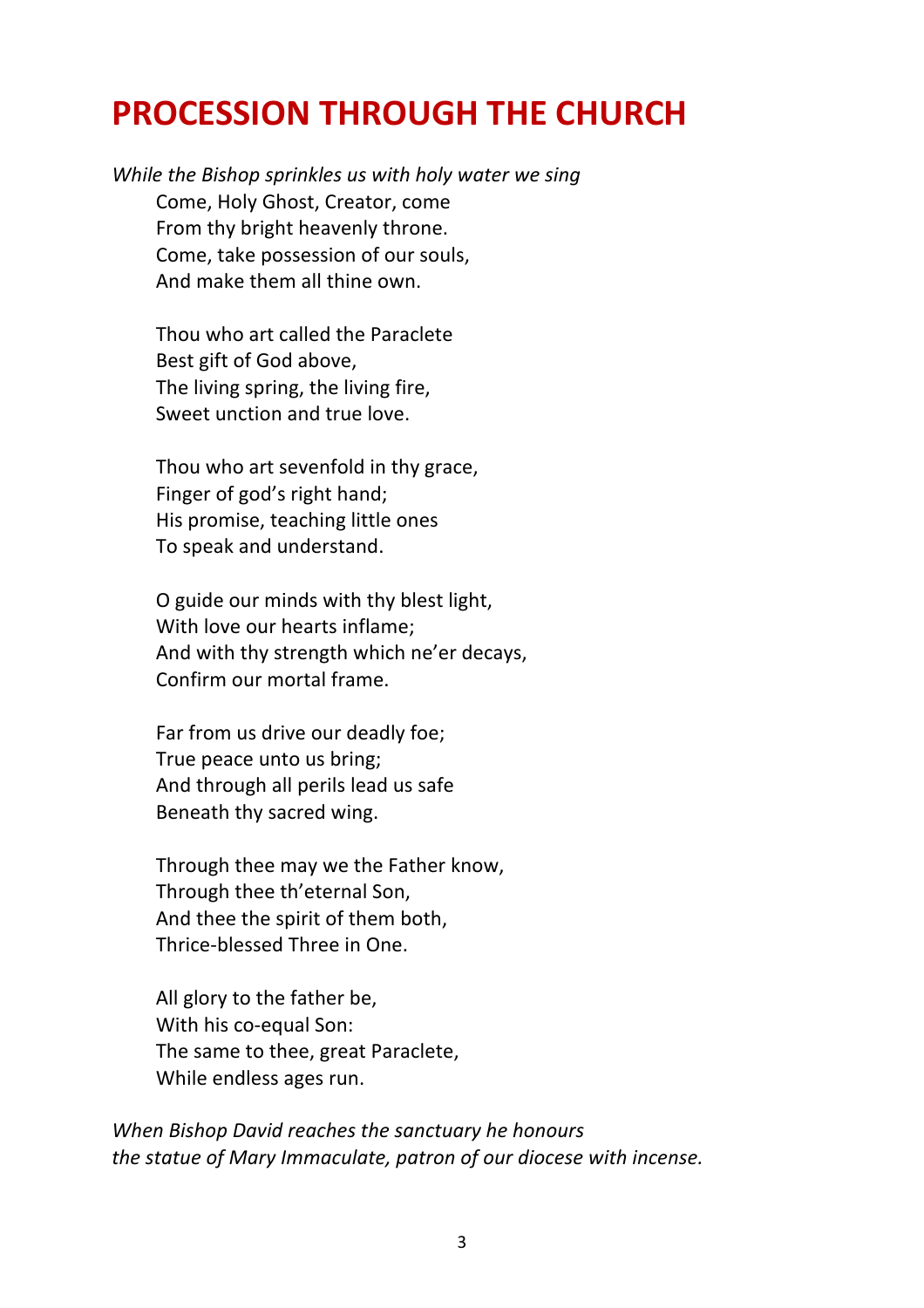O Lord, ruler and guardian of your Church, pour out, we pray, upon your servants a spirit of truth, understanding and peace, that they may strive with all their heart to know what is pleasing to you and then pursue it with all their strength. Through our Lord Jesus Christ your Son, who lives and reigns with you in the unity of the holy Spirit, God, forever and ever. Amen.

# **PROCLAMATION OF THE WORD**

### **from the Acts of the Apostles** [2:1-11]

When Pentecost day came round, they had all met together, when suddenly there came from heaven a sound as of a violent wind which filled the entire house in which they were sitting; and there appeared to them tongues as of fire; these separated and came to rest on the head of each of them. They were all filled with the Holy Spirit and began to speak different languages as the Spirit gave them power to express themselves. Now there were devout men living in Jerusalem from every nation under heaven, and at this sound they all assembled, and each one was bewildered to hear these men speaking his own language. They were amazed and astonished. 'Surely,' they said, 'all these men speaking are Galileans? How does it happen that each of us hears them in his own native language? Parthians, Medes and Elamites; people from Mesopotamia, Judaea and Cappadocia, Pontus and Asia, Phrygia and Pamphylia, Egypt and the parts of Libya round Cyrene; residents of Rome - Jews and proselytes alike -- Cretans and Arabs, we hear them preaching in our own language about the marvels of God.' *The word of the Lord - THANKS BE TO GOD*

**Responsorial Psalm** *Psalm 104:1, 24, 29-30, 31, 34*

R. Bless the Lord my soul!

Lord God, how great you are, clothed in majesty and glory, How many are your works, O Lord! In wisdom you have made them all. The earth is full of your riches.

You hide your face, they are dismayed; you take back your spirit, they die, returning to the dust from which they came. You send forth your spirit, they are created; and you renew the face of the earth.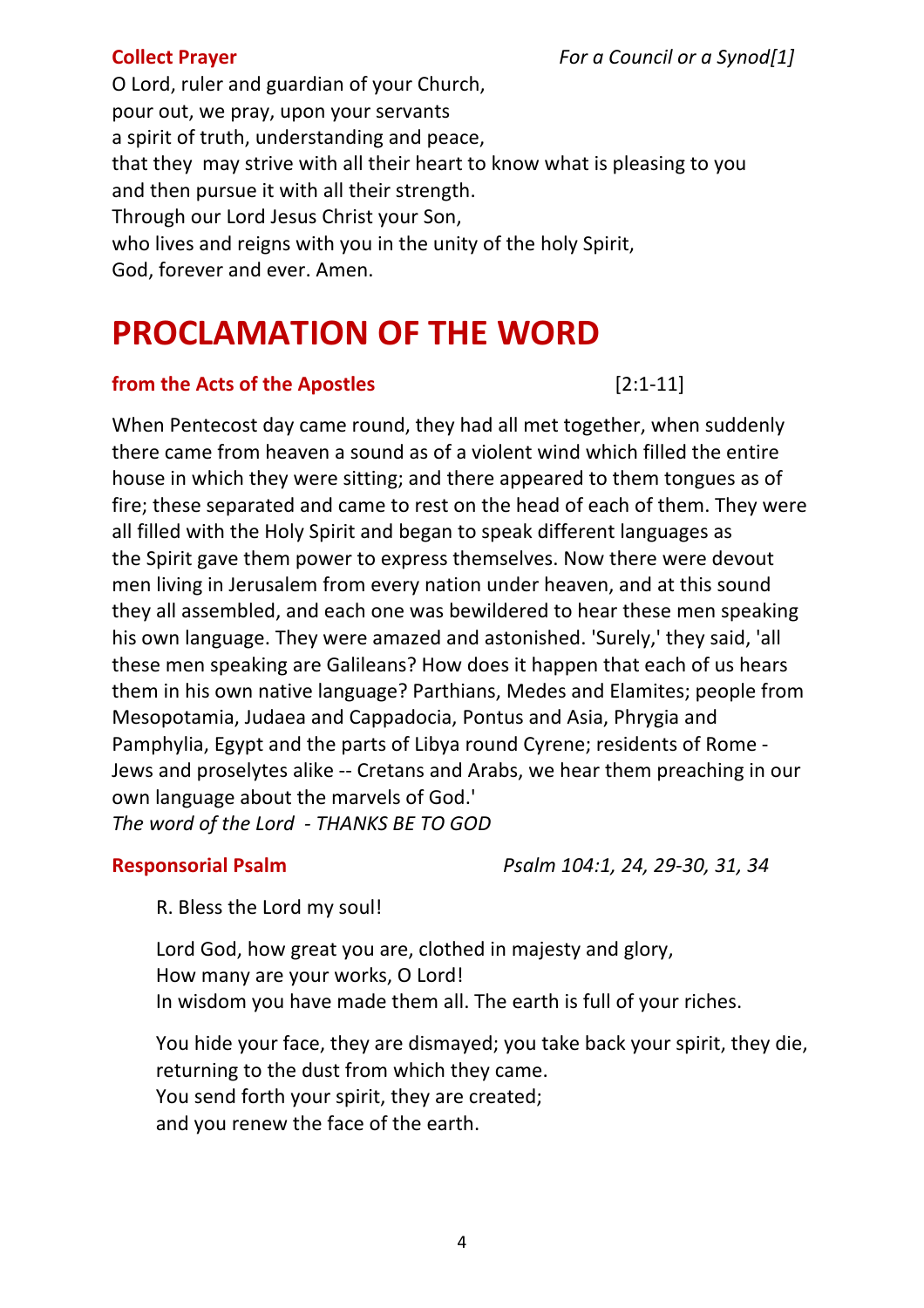May the glory of the Lord last for ever! May the Lord rejoice in his works! May my thoughts be pleasing to him. I find my joy in the Lord.

### **from the first letter of the apostle Paul to the Corinthians** [12:4-11]

There are many different gifts, but it is always the same Spirit; there are many different ways of serving, but it is always the same Lord. There are many different forms of activity, but in everybody it is the same God who is at work in them all. The particular manifestation of the Spirit granted to each one is to be used for the general good. To one is given from the Spirit the gift of utterance expressing wisdom; to another the gift of utterance expressing knowledge, in accordance with the same Spirit; to another, faith, from the same Spirit; and to another, the gifts of healing, through this one Spirit; to another, the working of miracles; to another, prophecy; to another, the power of distinguishing spirits; to one, the gift of different tongues and to another, the interpretation of tongues. But at work in all these is one and the same Spirit, distributing them at will to each individual. *The word of the Lord - THANKS BE TO GOD*

### **Gospel Acclamation**

Alleluia. Glory be to the Father and to the Son and to the Holy Spirit, the God who is, who was and who is to come. Alleluia.

### **Gospel**

The Lord be with you - AND WITH YOUR SPIRIT. A reading from the holy Gospel according to John *[16:12-15]* GLORY TO YOU, O LORD

Jesus said to his disciples :

I still have many things to say to you but they would be too much for you to bear now. However, when the Spirit of truth comes he will lead you to the complete truth, since he will not be speaking of his own accord, but will say only what he has been told; and he will reveal to you the things to come. He will glorify me, since all he reveals to you will be taken from what is mine. Everything the Father has is mine; that is why I said: all he reveals to you will be taken from what is mine.

*The Gospel of the Lord - PRAISE TO YOU LORD JESUS CHRIST*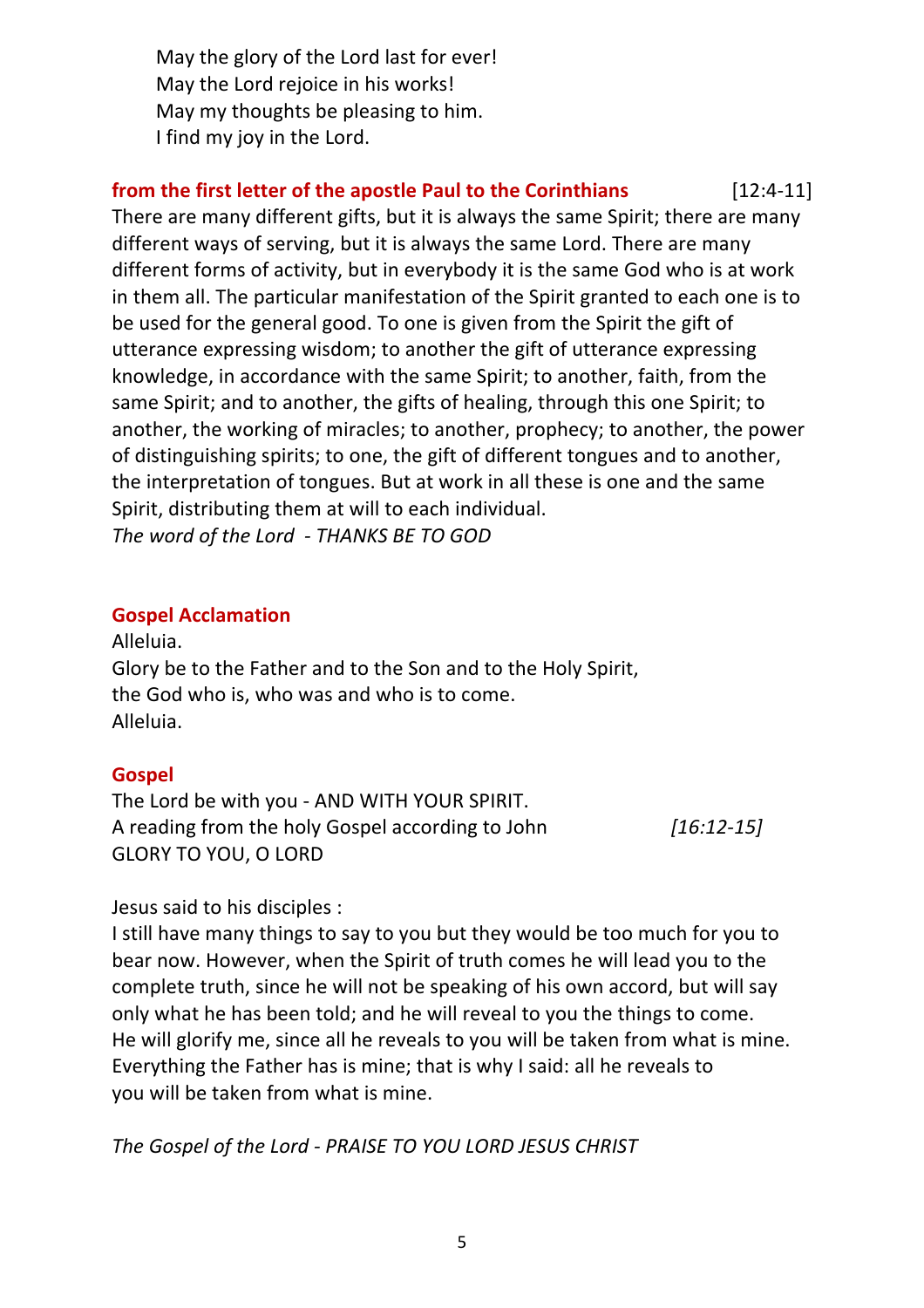### **Letting the Word of God Resonate**

*The homily is followed by a time of silent prayer before we pray together:*

### *Adsumus Sancte Spiritus* **prayer1**

We stand before You, Holy Spirit, as we gather together in Your name. With You alone to guide us, make Yourself at home in our hearts; Teach us the way we must go and how we are to pursue it. We are weak and sinful; do not let us promote disorder. Do not let ignorance lead us down the wrong path nor partiality influence our actions. Let us find in You our unity so that we may journey together to eternal life and not stray from the way of truth and what is right. All this we ask of You, who are at work in every place and time, in the communion of the Father and the Son, forever and ever. Amen.

### **The Universal Prayer**

As we await with longing the coming of our Lord Jesus Christ, dear brothers and sisters, let us with renewed devotion beseech his mercy, that, as he came into the worldto bring the Good News to the poor and to heal the contrite of heart, so in our own time, also, he may bring salvation to all in need.

- 1. For God ́s holy Church: that it may be a light to the nations and the universal sacrament of salvation, walking with all peoples to the Kingdom of God.
- 2. For Francis our Pope, David our Bishop, and the holy, faithful People of God in the Diocese of Northampton that the celebration of this Synod may help us to discern God's will and to boldly carry it out.

<sup>1</sup> *Every session of the Second Vatican Council began with the prayer Adsumus Sancte Spiritus, the first word of the Latin original meaning, "We stand before You, Holy Spirit," which has been historically used at Councils, Synods and other Church gatherings for hundreds of years, being attributed to Saint Isidore of Seville (c. 560 - 4 April 636). As we are called to embrace this synodal path of the Synod 2021-2023, this prayer invites the Holy Spirit to operate within us so that we may be a community and a people of grace. For the Synod 2021-2023, we propose to use this simplified version, so that any group or liturgical assembly can pray more easily. For further resources see synod.va*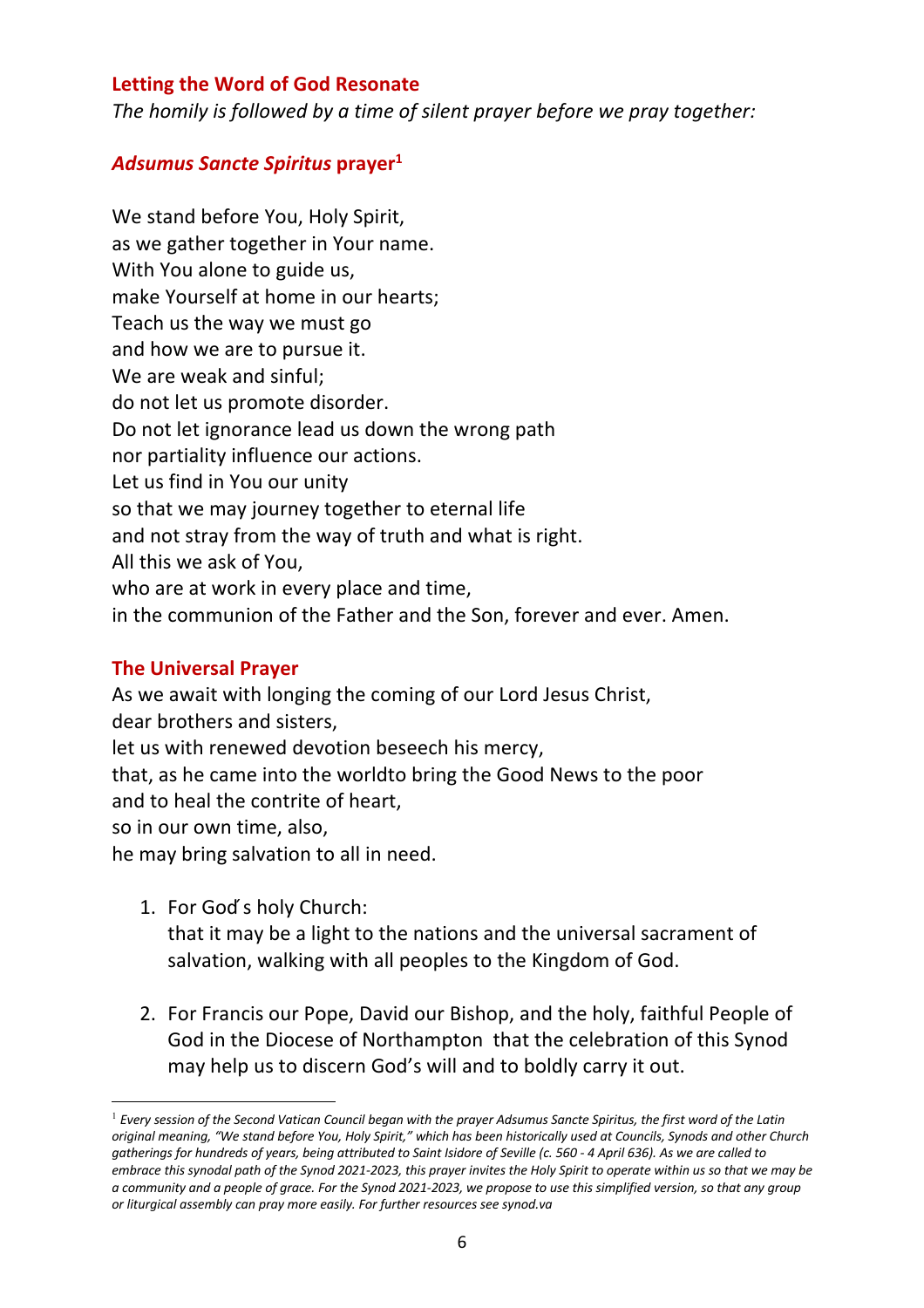- 3. For all civil and public authorities: that they may always seek the common good, acting with justice and integrity.
- 4. For the sick, the lonely, the oppressed, and the suffering: that they may never be discarded, but rather treasured and cared for as the face of Christ in a suffering world.
- 5. For ourselves, gathered here: that this Synodal Process may lead us ever deeper into the communion of the Church, foster our participation in it, and equip us to go out on mission.

O God, our refuge and our strength, hear the prayers of your Church, for you yourself are the source of all devotion, and grant, we pray, that what we ask in faith we may truly obtain. Through Christ our Lord. Amen

### **Our Father**

## **COMMISSIONING of the DIOCESAN SYNOD GROUP**

Dear friends we ask God's blessing on the members of our Diocesan Synod Group who will serve our faith community as we journey together in Communion, Participation and Mission that God may bless them in all they do.

> *Alfred Agius, Avril Baigent, Joan Barham Sam Canning, Yoofi Clarke, Andrew Coy Francis Higgins, Fiona Inman, Lanre Sanni , John Udris*

Almighty God

we give you thanks for the many and varied ways you build up your Church. Bless  $\mathbf{\mathbf{\mathsf{F}}}$  the members of our Diocesan Synod Group. Grant that through their vision and direction that they may be of service to this diocese and bring glory and honour to your name. May your Spirit guide their activities that they may be renewed in faith and united in love as they work for the benefit of your people. We ask this through Christ our Lord. Amen